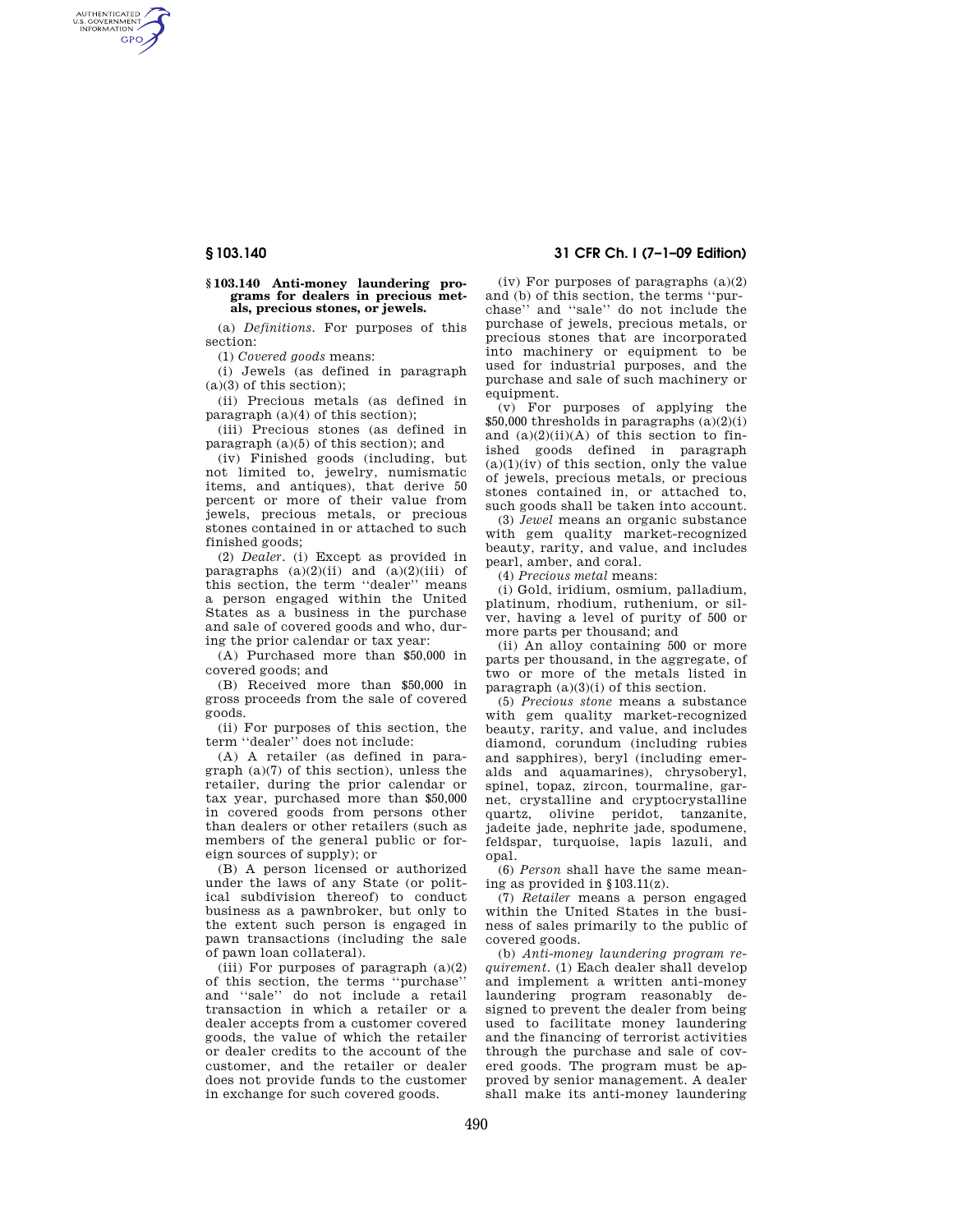## **Monetary Offices, Treasury § 103.140**

program available to the Department of Treasury through FinCEN or its designee upon request.

(2) To the extent that a retailer's purchases from persons other than dealers and other retailers exceeds the \$50,000 threshold contained in paragraph  $(a)(2)(ii)(A)$ , the anti-money laundering compliance program required of the retailer under this paragraph need only address such purchases.

(c) *Minimum requirements.* At a minimum, the anti-money laundering program shall:

(1) Incorporate policies, procedures, and internal controls based upon the dealer's assessment of the money laundering and terrorist financing risks associated with its line(s) of business. Policies, procedures, and internal controls developed and implemented by a dealer under this section shall include provisions for complying with the applicable requirements of the Bank Secrecy Act (31 U.S.C. 5311 *et seq.*), and this part.

(i) For purposes of making the risk assessment required by paragraph (c)(1) of this section, a dealer shall take into account all relevant factors including, but not limited to:

(A) The type(s) of products the dealer buys and sells, as well as the nature of the dealer's customers, suppliers, distribution channels, and geographic locations;

(B) The extent to which the dealer engages in transactions other than with established customers or sources of supply, or other dealers subject to this rule; and

(C) Whether the dealer engages in transactions for which payment or account reconciliation is routed to or from accounts located in jurisdictions that have been identified by the Department of State as a sponsor of international terrorism under 22 U.S.C. 2371; designated as non-cooperative with international anti-money laundering principles or procedures by an intergovernmental group or organization of which the United States is a member and with which designation the United States representative or organization concurs; or designated by the Secretary of the Treasury pursuant to 31 U.S.C. 5318A as warranting special

measures due to money laundering concerns.

(ii) A dealer's program shall incorporate policies, procedures, and internal controls to assist the dealer in identifying transactions that may involve use of the dealer to facilitate money laundering or terrorist financing, including provisions for making reasonable inquiries to determine whether a transaction involves money laundering or terrorist financing, and for refusing to consummate, withdrawing from, or terminating such transactions. Factors that may indicate a transaction is designed to involve use of the dealer to facilitate money laundering or terrorist financing include, but are not limited to:

(A) Unusual payment methods, such as the use of large amounts of cash, multiple or sequentially numbered money orders, traveler's checks, or cashier's checks, or payment from third parties;

(B) Unwillingness by a customer or supplier to provide complete or accurate contact information, financial references, or business affiliations;

(C) Attempts by a customer or supplier to maintain an unusual degree of secrecy with respect to the transaction, such as a request that normal business records not be kept;

(D) Purchases or sales that are unusual for the particular customer or supplier, or type of customer or supplier; and

(E) Purchases or sales that are not in conformity with standard industry practice.

(2) Designate a compliance officer who will be responsible for ensuring that:

(i) The anti-money laundering program is implemented effectively;

(ii) The anti-money laundering program is updated as necessary to reflect changes in the risk assessment, requirements of this part, and further guidance issued by the Department of the Treasury; and<br>(iii) Appropriate

(iii) Appropriate personnel are trained in accordance with paragraph (c)(3) of this section.

(3) Provide for on-going education and training of appropriate persons concerning their responsibilities under the program.